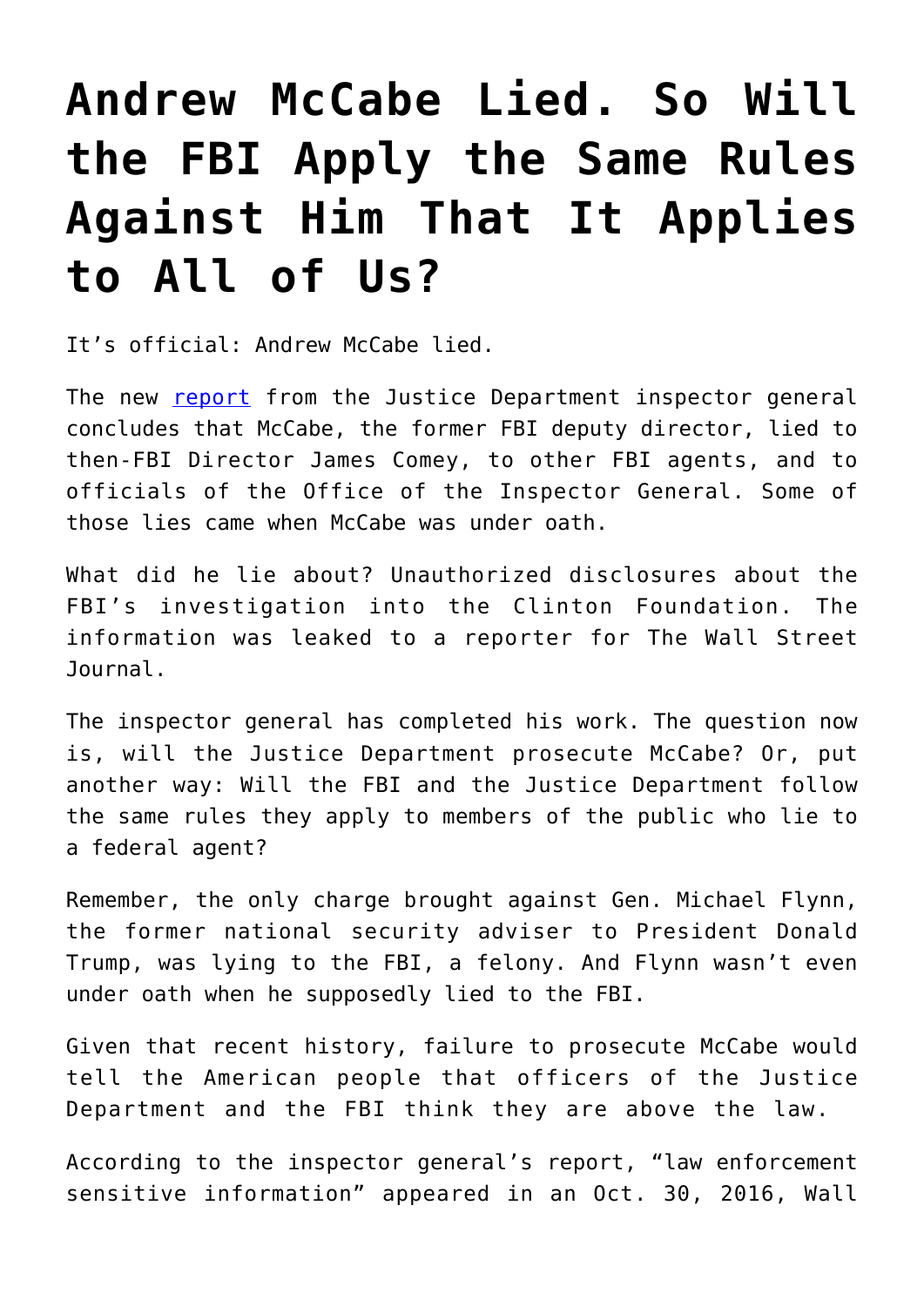Street Journal article titled ["FBI in Internal Feud Over](https://www.wsj.com/articles/laptop-may-include-thousands-of-emails-linked-to-hillary-clintons-private-server-1477854957) [Hillary Clinton Probe.](https://www.wsj.com/articles/laptop-may-include-thousands-of-emails-linked-to-hillary-clintons-private-server-1477854957)" Until that time, the FBI had publicly refused to confirm that an investigation into the Clinton Foundation was underway.

Despite that official stance, the inspector general determined, McCabe told his special counsel and an assistant director in the FBI's Office of Public Affairs that they could give information about the probe to Wall Street Journal reporter Devlin Barrett.

In particular, McCabe told them to disclose a phone call he had received in August from the Justice Department's principal associate deputy attorney general. The report does not identify the person by name, but the principal associate deputy attorney general at the time was apparently Matthew Axelrod.

McCabe claims that the official called him and "expressed concerns about the FBI agents taking overt steps in the [Clinton Foundation] Investigation during the presidential campaign." According to McCabe, he pushed back, asking, "Are you telling me to shut down a validly predicated investigation?"

McCabe told the inspector general the conversation was "very dramatic" and that he had never had a similar confrontation with a high-level Justice Department official "in his entire FBI career."

The way The Wall Street Journal reported this was that a "senior Justice Department official" called McCabe "to voice his displeasure" that the FBI was "still openly pursuing the Clinton Foundation probe during the election season." The "Justice Department official was 'very pissed off,' according to one person close to McCabe, and pressed him to explain why the FBI was still chasing a matter the department considered dormant."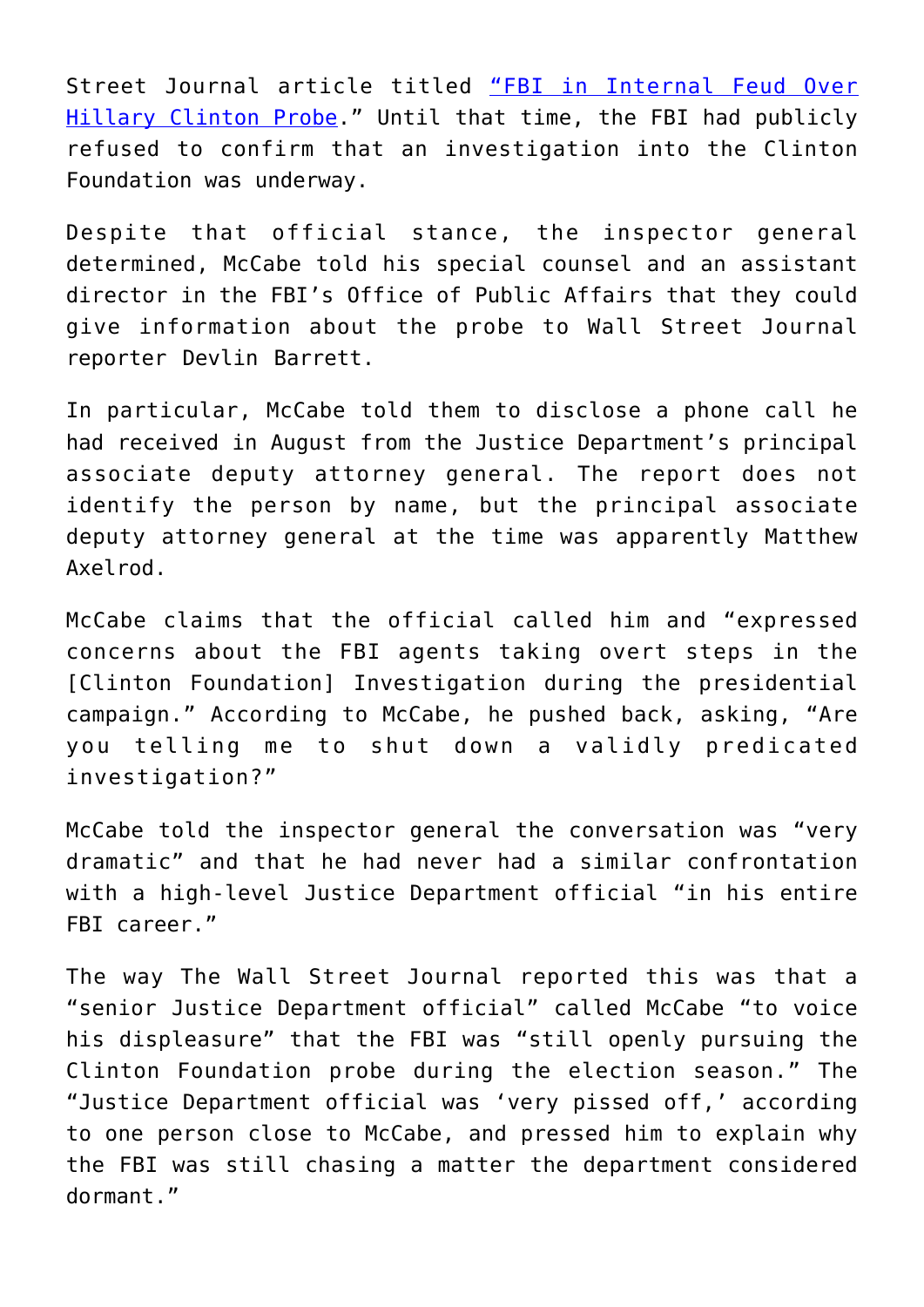What spurred McCabe's disclosure, according to the inspector general, was a prior Wall Street Journal story "that questioned McCabe's impartiality in overseeing FBI investigations involving former Secretary of State Hillary Clinton." This was due, according to that Oct. 23 story, to the fact that a PAC run by longtime Clinton friend and associate Gov. Terry McAuliffe, D-Va., had donated nearly \$675,000 to the unsuccessful 2015 state Senate campaign of McCabe's wife.

Friday's report from the inspector general presents a series of findings. It concludes that McCabe lied when he told Comey that he had not authorized the disclosures to The Wall Street Journal and did not know who did. He repeated that lie when questioned by agents from the FBI's Inspection Division and again when questioned by the Office of the Inspector General.

Only in a second round of questioning by the inspector general did McCabe finally acknowledge that "he had authorized the disclosure to [The Wall Street Journal]."

The inspector general notes that McCabe could have authorized the disclosure of the existence of the Clinton Foundation investigation if it were in the "public interest." However, the report concludes, that was not his motivation.

Instead, it finds, McCabe violated FBI policy because the disclosure was "designed to advance his personal interest at the expense of department leadership." Therefore, what he did "constituted misconduct."

The inspector general cannot prosecute. All he can do is provide his office's report to the FBI "for such action as it deems appropriate." And so we wait to see what, if anything, is next.

Flynn was charged with lying to FBI agents about conversations with the Russian ambassador. Lying to a federal agent is a [felony,](https://www.law.cornell.edu/uscode/text/18/1001) even if-like Flynn-you are not under oath at the time.